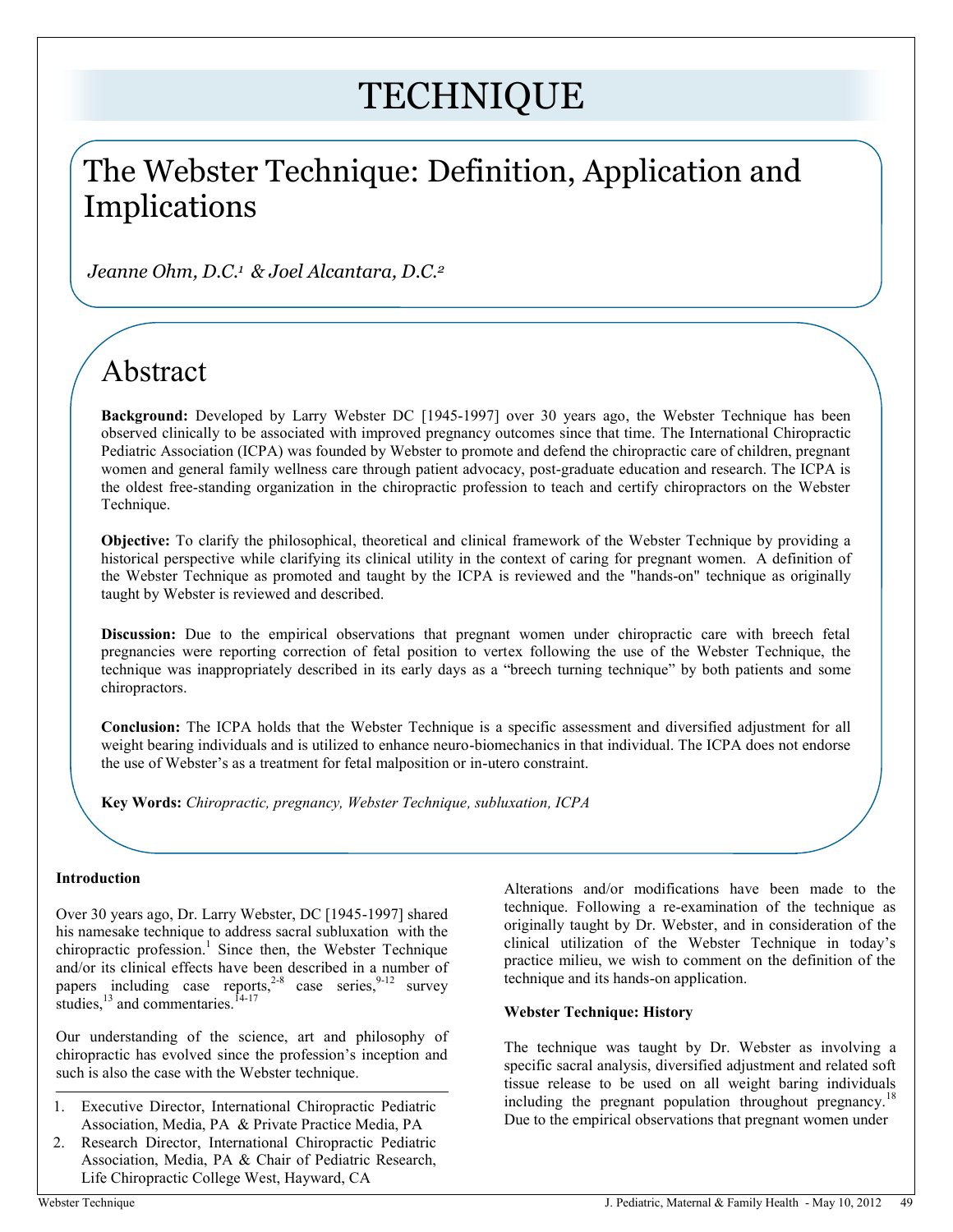chiropractic care with breech fetal pregnancies were reporting correction of fetal position to vertex following the use of the Webster Technique, the technique was described in its early days as a "breech turning technique" by both patients and chiropractors.<sup>1</sup> This is reflected in the 1990's Reference Manual by Peet, where the technique is described as a "breech turning technique.<sup>20</sup> Also in the 1990's, Anrig<sup>21</sup> and Forrester and Anrig<sup>22</sup> described the Webster Technique as an "in-utero" constraint technique". Founded by Dr. Webster, the International Chiropractic Pediatric Association (ICPA), is the largest free-standing chiropractic post-graduate provider for chiropractors on the care of children, pregnant women and general family wellness care.<sup>23</sup> In 1999 Connie Webster, then ICPA Executive Director and Jeanne Ohm DC, implemented the ICPA Webster Technique Proficiency Certification class.

By the following year, the terms "in-utero-constraint" and "breech" were eliminated from the "language" describing the technique and simply called, "The Webster Technique." The reasoning behind this position was that both terms implied the treatment of a condition - the intentional focus of care on an unborn malpresented/ malpositioned fetus rather than focusing on the correction of sacral subluxation to restore normal function.

The ICPA Webster Technique Certification was incorporated into what is now the ICPA 180 Hour Certification program. True to Webster's original intent, this Perinatal Class, taught by Ohm has always defined the Webster technique as a specific and valuable diversified adjusting technique to be used on all weight bearing individuals including the pregnant population throughout pregnancy to reduce the pelvic subluxation.

As the primary instructor of the ICPA Webster Technique Certification program since its inception, Ohm has diligently explained to chiropractors the reasoning behind the dissociation of the descriptive words "breech" and "in-utero constraint" from not only in the name of the technique, but from the explanation of the theoretical and clinical framework of the Webster Technique to patients, other healthcare professionals, uninformed chiropractors, and the general public. Old habits die hard, and since the chiropractic profession itself remains in debate as to the role and function of chiropractic in the care of patients, $24$  some chiropractors have not yet grasped the essence of this perspective with respect to the Webster Technique or management of subluxation in general.

As commented upon by Pickar,<sup>25</sup> a thread common in many of the chiropractic theories is that changes in the normal anatomical, physiological or biomechanical dynamics of contiguous vertebrae or in extra-spinal joints can adversely affect function of the nervous system. The Webster Technique, a chiropractic technique, is consistent with this statement. The Webster Technique incorporates a chiropractic analysis followed by a chiropractic adjustment. Common to the theoretical and clinical framework with all chiropractic adjustments, physiological and/or biomechanical changes are thought to occur in the person receiving the care. Furthermore, these changes are unique and particular to the person receiving the adjustment.

### **Current Concerns**

In this age of evidenced based practice,<sup>26</sup> given the lack of higher-level research design scrutinizing the technique's effectiveness in ameliorating the consequences of a dysfunctional pelvis, we depend on our clinical experience and clinical expertise while respecting the needs and wants of our patients to inform our clinical application of the Webster Technique. As explained by Alcantara<sup>27</sup> on what it means to practice in an evidence-based fashion in a recent issue of this Journal, external clinical evidence from randomized controlled clinical trials can inform, but can never replace, individual clinical expertise, and it is this expertise that decides whether the external evidence applies to the individual patient. The ICPA is actively involved in pursuing additional external evidence on the use of the Webster Technique through its Practiced Based Research Network (PBRN) projects.

As a caveat, the chiropractor should be aware that if explaining or advertising the Webster Technique as "breech turning" or an "in-utero constraint technique", two issues arise:

- 1. You as a chiropractor are claiming a clinical outcome that has not yet been supported by higher levels of evidence (i.e., randomized controlled clinical trials) in the EBM hierarchy.<sup>28</sup>
- 2. You as a chiropractor are making claims to treat a condition (i.e., breech fetus and/or fetal in-uteroconstraint), which is insofar as we know, outside the scope of chiropractic practice. Essentially, this approach to patient care (i.e., "breech turning" or addressing an "inutero constraint") may be considered the practice of obstetrics.

With over 3000 chiropractor members worldwide, it is imperative that ICPA members be reminded that any use of inaccurate and incorrect descriptions of the technique be rectified in practice related materials and representations. The ICPA holds that the Webster technique is a specific assessment and diversified adjustment for all weight bearing individuals and is utilized to enhance neuro-biomechanics in that individual.<sup>29</sup> This is consistent with how the Webster technique has been taught in the ICPA Perinatal class by Ohm. The ICPA does not endorse the use of Webster's as a treatment for fetal malposition or in-utero constraint.

As taught to students in the ICPA Webster Technique Certification program, the ultimate responsibility of practice intent and representation rests solely upon the provider in the use of the Webster Technique. One should note that:

- 1. Oregon allows for chiropractic specialty certification in obstetrics.<sup>30</sup>
- 2. If you are claiming breech turning technique or treating inutero constraint in the pregnant patient, you may be accused of practicing obstetrics.
- 3. The theoretical and clinical framework of the Webster Technique, as taught by the ICPA Webster Certification program, is for the restoration of neurobiomechanical balance of the pelvis with a sacral adjustment.<sup>29</sup>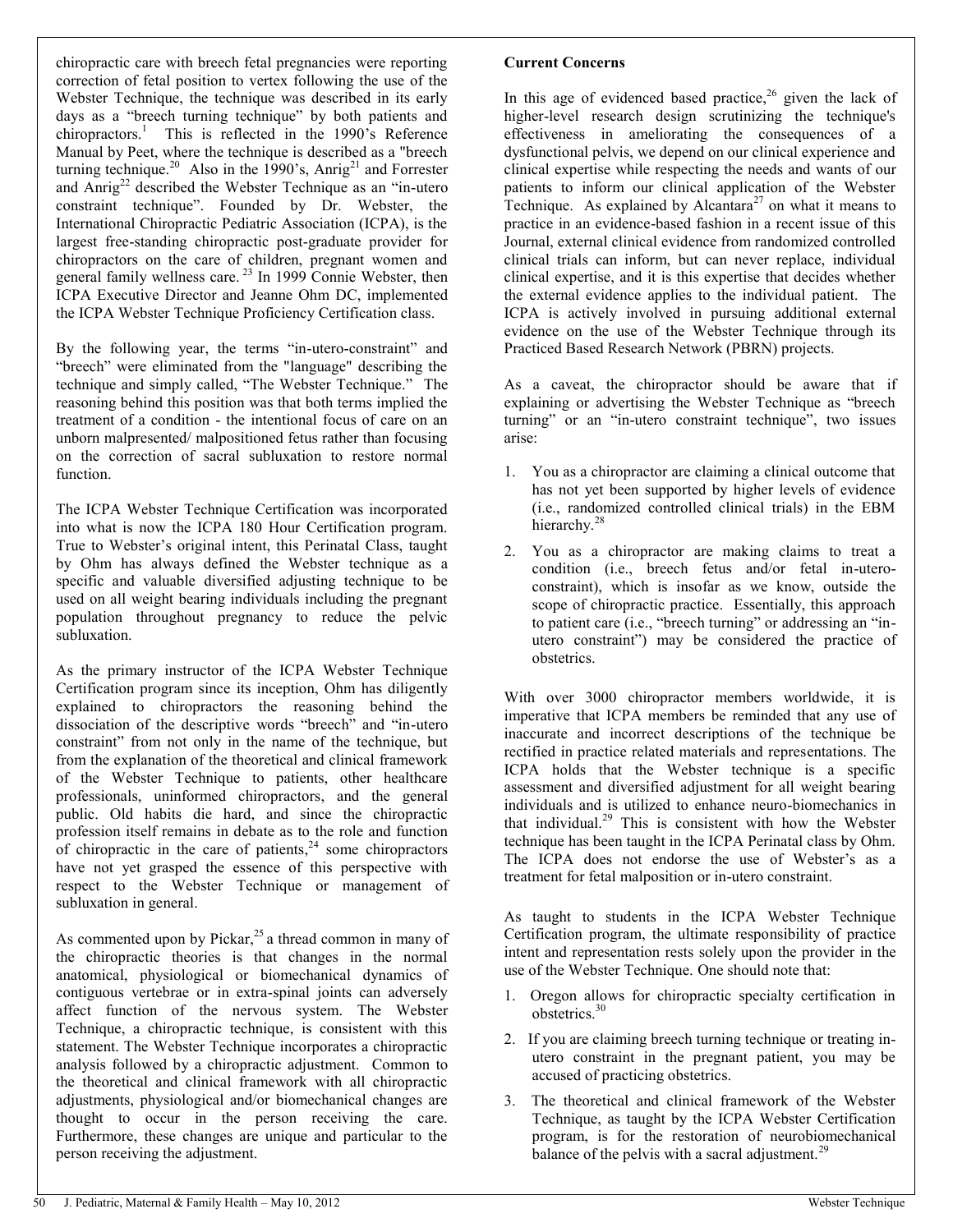Chiropractors have expressed frustration with pregnant patients attending the chiropractor to have "Webster's" performed and following auto-correction of the fetus from abnormal positioning, the patient discontinues care. "Breech turning" is neither the intention of Webster's Technique nor the intention of chiropractic care in general and the solution is based on proper communication of the chiropractic objective.

Pregnant patients, as all others, should be educated on why they may want to continue with their chiropractic care throughout their pregnancy and following the birth of their child. In regards to the Webster Technique, Ohm recommends educating pregnant patients similar to all patients on the objectives of chiropractic care on the first visit for consultation and possible care of a pregnant patient.

Discussions pertaining to the chiropractic subluxation, how the chiropractic adjustment corrects subluxation and its relationship to restoration of normal body function should be addressed. If patients inquire why claims are made that the Webster Technique "turns breech babies," it is recommended to explain the chiropractic biomechanical theories related to pregnancy as is taught in the ICPA Webster Certification program. This relates the sacral adjustment to the expectant mother's neurobiomechanical pelvic function.

The importance of regular chiropractic care vis a vis the Webster Technique during their pregnancy and the evidence pointing toward the potential for safer, easier births as a result of improved neurobiomechanical function may be expressed. This evidence-informed discussion is based on the positive experiences of pregnant patients under chiropractic care, the clinical experience of the practitioners, academic studies on the subject of sacral subluxation and its consequences to proper pelvic function. In addition, it is recommended that the chiropractor offer patients lifestyle suggestions for them to implement in their everyday life in order to improve postural and biomechanical pelvic function.

Insofar as we are aware, United States chiropractic licensing in all 50 states allows chiropractors to perform the chiropractic adjustment to address neurobiomechanical dysfunction.<sup>31</sup> Performing the Webster Technique, as taught within the ICPA Certification program, and defined on the ICPA website is within the scope of practice of chiropractic.<sup>29</sup> Communicating our intent through patient education and our approach in clinical practice clarifies our adherence to scope of practice.

We recommend that chiropractors refrain from defining or using titles regarding the Webster Technique such as "breech" technique, or "breech turning technique" or as an "in-utero constraint technique" in marketing materials, websites and other forms of communication with patients or potential patients. It is each practitioner's responsibility to make certain their written and spoken patient educational materials are consistent with their scope of chiropractic practice.

### **The Webster Technique Definition**

The ICPA definition for the Webster Technique<sup>29</sup> is as follows:

The Webster technique is a specific chiropractic analysis and diversified adjustment. The goal of the adjustment is to reduce the effects of subluxation and/or SI joint dysfunction. In so doing neurobiomechanical function in the sacral/pelvic region is improved.

The ICPA recognizes that in a theoretical and clinical framework of the Webster Technique in the care of pregnant women, sacral subluxation may contribute to difficult labor for the mother (i.e., dystocia). Dystocia is caused by inadequate uterine function, pelvic contraction, and baby malpresentation.<sup>32</sup> The correction of sacral subluxation may have a positive effect on all of these causes of dystocia.

In this clinical and theoretical framework, it is proposed that sacral misalignment may contribute to these three primary causes of dystocia via uterine nerve interference, pelvic misalignment and the tightening and torsion of specific pelvic muscles and ligaments. The resulting tense muscles and ligaments and their aberrant effect on the uterus may prevent the baby from comfortably assuming the best possible position for birth.

The presentation of this definition and hypothesis to obstetricians, medical doctors and osteopathic physicians, as well as midwives and scientists ensures that they understand that the Webster Technique does not encroach upon the practice of obstetrics. In the chiropractic profession however, we are still left with the residue of outdated, erroneous representation by previous instructors, textbooks, marketing materials, etc. from years past.

**To reiterate, the ICPA does not endorse the terms "breech turning technique "and/ or "in-utero constraint technique" in reference to the Webster** Additionally, the ICPA does not **approve or endorse the instruction of Leopold's maneuver as part of the Webster Protocol in its sponsored post-graduate classes or the application of Leopold's maneuver by chiropractors.**

As stated in the beginning of this paper, our understanding of the science, art, and philosophy of chiropractic evolves and it is imperative that our practice activities reflect this.

### **The Webster Technique Clinical Clarification**

Dr. Webster graduated from Logan College of Chiropractic in 1959 and developed the technique in the 1980's. Logan Technique<sup>33</sup> practitioners, along with students and colleagues of Dr. Webster, knew that he had great respect for the correction of the sacral subluxation. With his passing in 1997, the Webster Technique was taught by various instructors in accordance with both written and classroom instruction.

Following a review of Dr. Webster's class materials and Jennifer Brandon Peet's *Chiropractic Pediatric & Prenatal Reference Manual*, <sup>20</sup> it has come to light that this instructional manual describes both the sacral and abdominal contact points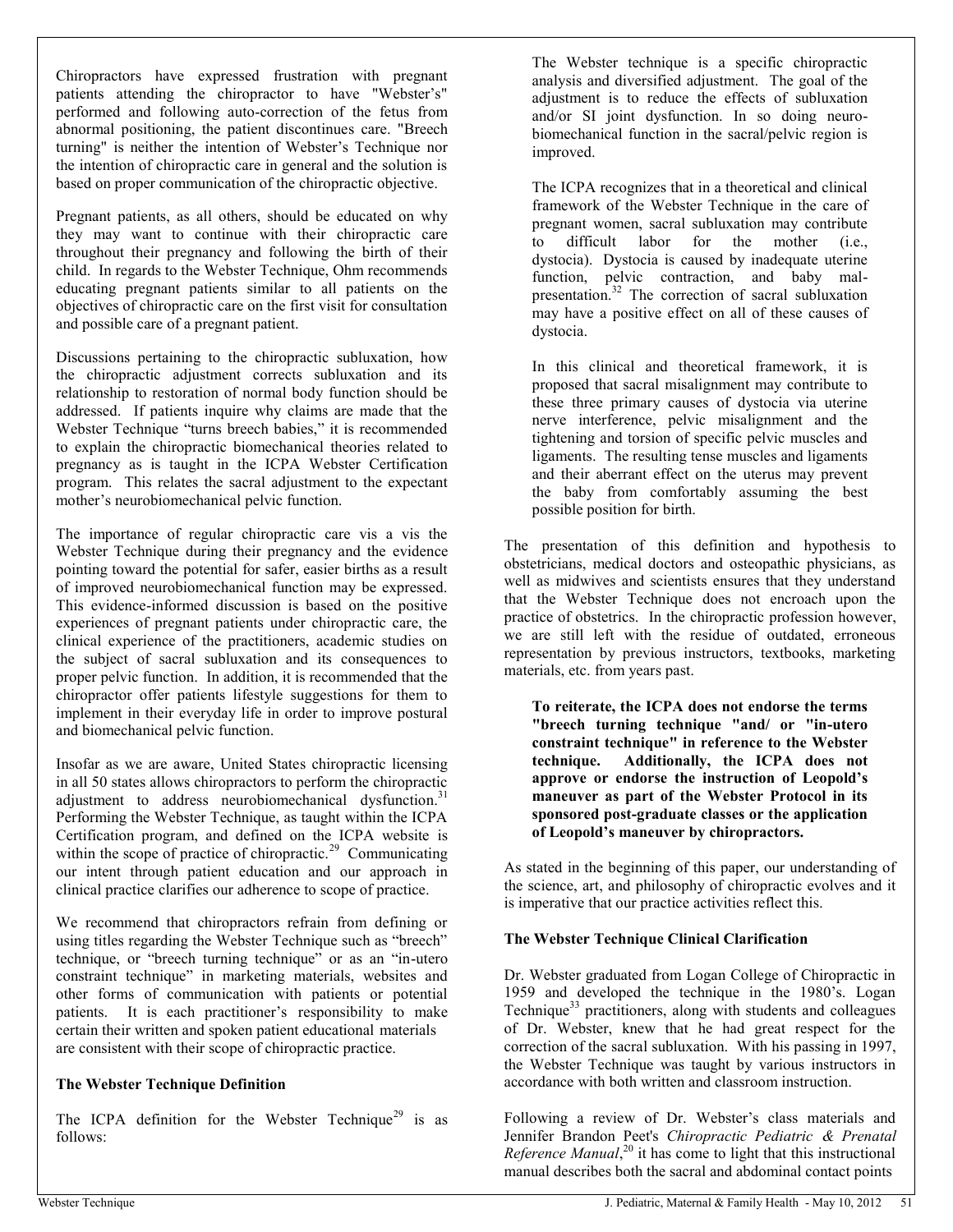consistent with Dr. Webster's teachings and corroborated by his instructions on the technique in the  $1990$ 's.<sup>34</sup>

In terms of performing the adjustment, Webster recommended a low force, posterior-anterior drop technique as the preferred mode of adjustment. In accordance with his teachings, Webster recommended that the attending chiropractor stand ipsilateral to the involved side of heel to buttock resistance.

He taught that the patient contact point is specific to the sacral notch where the sacrum narrows, just lateral and inferior to the second sacral tubercle.

Webster recommended a side posture adjustment in the instance where the patient is not able to assume the prone position. Therefore, when drop pieces or segments are present on the chiropractic table and pregnancy pillows are available for use, the patient should lie prone for the analysis and adjustment a la the Webster Technique.

In the female patient, Webster instructed on an anterior abdominal soft tissue contact. The anterior contact point on the opposite round ligament is applied to support the efficiency of the sacral adjustment. It is proposed that as the sacrum rotates; the corresponding utero-sacral ligament stretches accordingly, resulting in aberrant tension to the uterus. This rotational tension then pulls unilaterally on the opposite round ligament.

The ICPA Webster Technique Certification class has been taught for over 12 years. To reiterate, the technique has been taught to chiropractors worldwide as a specific chiropractic analysis and adjustment to establish neuro-biomechanical balance and function in the pelvis via the correction of sacral subluxation.

Due to the effects of relaxin (i.e., ligamentous laxity with possible association to biomechanical instability) during pregnancy and its possible contribution to sacral instability, $3$ the Webster Technique should be instituted throughout a woman's pregnancy.

Also in accordance with Webster's teachings while an instructor at Life Chiropractic College, the technique can be applied in the care of any weight bearing person (i.e., pregnant or not, males and females, and children) as a valid sacral analysis and adjustment.

Two ICPA PBRN studies on the use of the Webster Technique in clinical practice have been approved for implementation by an ethics review board. We encourage your participation if you are certified in the Webster Technique and if you implement the Webster Technique in your practice in the care of both pregnant and non-pregnant patients. Practice-based research networks are a pragmatic approach to research where "real-world" data, your data, form the foundation of external evidence in evidence-based chiropractic practice.

#### **References**

- 1. Webster LL. Chiropractic care during pregnancy. Today's Chiro 1982:20-2.
- 2. Dashtkian HD, Whittle-Davis HW. Resolution of breech presentation following application of Webster technique: a case report. J Pediatr Matern & Fam Health- Chiropr 2011 SPR; 2011(2):40 -42
- 3. Stone-McCoy PS, Sliwka MS. Resolution of breech presentation confirmed by ultrasound following the introduction of Webster technique: a case study & selective review of the literature. J Pediatr Matern & Fam Health- Chiropr 2010 WIN; 2010(1):11-17
- 4. Alcantara J, Ohm, Ohm J. chiropractic care of a patient with dystocia & pelvic subluxation. J Pediatr Matern & Fam Health- Chiropr 2009 WIN; 2009(1)
- 5. Drobbin DD, Welsh CW. Chiropractic care of a pregnant patient presenting with intrauterine constraint using the Webster in-utero constraint technique: A Retrospective Case Study. J Pediatr Matern & Fam Health- Chiropr 2009 SPR; 2009(2):1-3
- 6. Sims LS, Lee JL. Resolution of infertility in a female undergoing subluxation based chiropractic care: Case Report & Review of Literature. J Vert Sublux Res 2008; 2008(1):1-6
- 7. Thomas JCT. The Webster technique in a 28 year old woman with breech presentation & subluxation. J Vert Sublux Res 2008; 2008(1):1-3
- 8. Alcantara J, Hamel I. The chiropractic care of a gravid patient with a history of multiple caesarean births & sacral subluxation. J Vert Sublux Res 2008;2008(1): 1-5
- 9. Kunau PL. Chiropractic prenatal care: a case series illustrating the need for special equipment, examination procedures, techniques and supportive therapies for the pregnant patient. J Clin Chiropr Pediatr 1999;4:264-277
- 10. Kunau PL. Application of the Webster in-utero constraint technique: a case series J Clin Chiropr Pediatr 1998;3
- 11. Rubin DR. Resolution of breech presentation using an activator adjusting instrument to administer Webster's technique in three women undergoing chiropractic care. JPMFH 2010 WIN; 2010(1):18-21
- 12. Alcantara J, Martingano S, Keeler V, Schuster L, Ohm J. Resolution of Breech Presentations Following Adjustment of Subluxations Utilizing the Webster Technique: A Case Series. J Pediatr Matern & Fam Health- Chiropr 2011 WIN; Dec 12, 2011: 132-138
- 13. Pistolese RA. The Webster Technique: A Chiropractic Technique with Obstetric Implications. J Manipul Physiol Ther 2002; 25(6):E1- 9
- 14. Ohm J. The Webster Technique in Pregnancy for Safer, Easier Births. Amer Chiropr 2005;27(4):30-31
- 15. Ohm J. The Webster Technique. Amer Chiropr 2003; 25(6):48-49
- 16. Ohm J. Chiropractors and midwives: a look at the Webster Technique. Midwifery Today Int Midwife 2001;Summer;58:42
- 17. Cohain JS. Turning breech babies after 34 weeks: the if, how, & when of turning breech babies. Midwifery Today Int Midwife. 2007;83:18-9, 65.
- 18. International Chiropractic Pediatric Association. History of the Webster Technique. Accessed March 2, 2012 at: http://icpa4kids.com/about/webster\_technique\_history.ht m